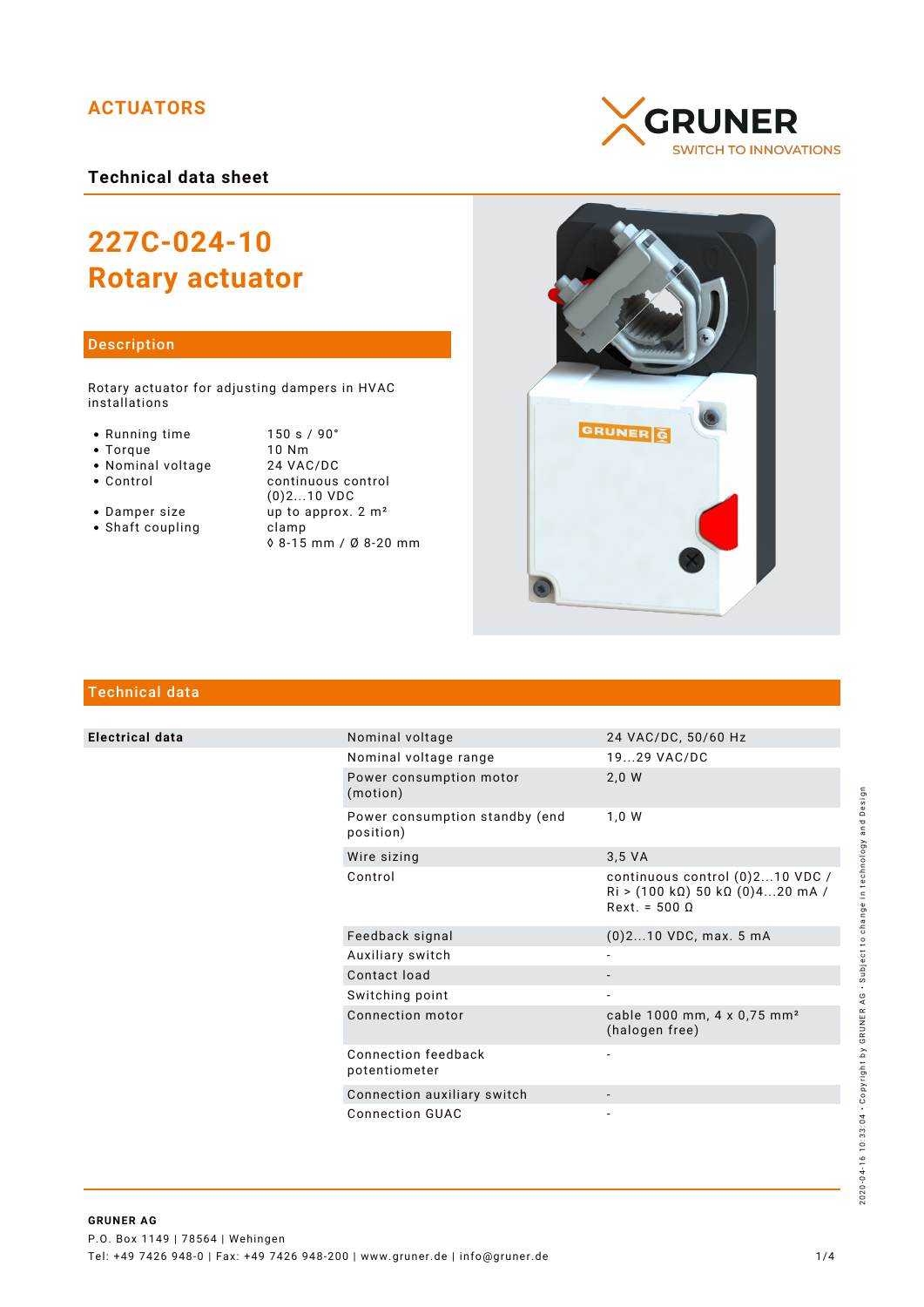

| <b>Technical data</b>      |                                         |                                                                                            |  |
|----------------------------|-----------------------------------------|--------------------------------------------------------------------------------------------|--|
|                            |                                         |                                                                                            |  |
| <b>Functional data</b>     | Torque                                  | 10 Nm                                                                                      |  |
|                            | Damper size                             | up to approx. 2 m <sup>2</sup>                                                             |  |
|                            | Synchronised speed                      | ±5%                                                                                        |  |
|                            | Direction of rotation                   | selected by switch                                                                         |  |
|                            | Manual override                         | Gearing latch disengaged with<br>pushbutton, self-resetting                                |  |
|                            | Angle of rotation                       | 0°max. 95° can be limited with<br>adjustable mechanical end stops                          |  |
|                            | Running time                            | 150 s / 90°                                                                                |  |
|                            | Sound power level                       | $<$ 35 dB(A)                                                                               |  |
|                            | Shaft coupling                          | clamp 0 8-15 mm / Ø 8-20 mm                                                                |  |
|                            | Position indication                     | mechanical with pointer                                                                    |  |
|                            | Service life                            | $> 60000$ cycles $(0^{\circ}95^{\circ}0^{\circ}) > 1$<br>000 000 partial cycles (max. ±5°) |  |
|                            |                                         |                                                                                            |  |
| Safety                     | Protection class                        | III (safety extra-low voltage)                                                             |  |
|                            | Degree of protection                    | IP 54 (cable downwards)                                                                    |  |
|                            | <b>EMC</b>                              | CE (2014/30/EU)                                                                            |  |
|                            | LVD                                     | CE (2014/35/EU)                                                                            |  |
|                            | RoHS                                    | CE (2011/65/EU - 2015/863/EU -<br>2017/2102/EU)                                            |  |
|                            | Mode of operation                       | Typ 1 (EN 60730-1)                                                                         |  |
|                            | Rated impulse voltage                   | 0,8 kV (EN 60730-1)                                                                        |  |
|                            | Control pollution degree                | 3 (EN 60730-1)                                                                             |  |
|                            | Ambient temperature normal<br>operation | $-30^{\circ}$ C +50 $^{\circ}$ C                                                           |  |
|                            | Storage temperature                     | $-30^{\circ}$ C +80 $^{\circ}$ C                                                           |  |
|                            | Ambient humidity                        | 595% r.H., non condensing (EN<br>$60730-1)$                                                |  |
|                            | Maintenance                             | maintenance free                                                                           |  |
| <b>Dimensions / Weight</b> | Dimensions                              | $115 \times 65 \times 61$ mm                                                               |  |
|                            | Weight                                  | 350 g                                                                                      |  |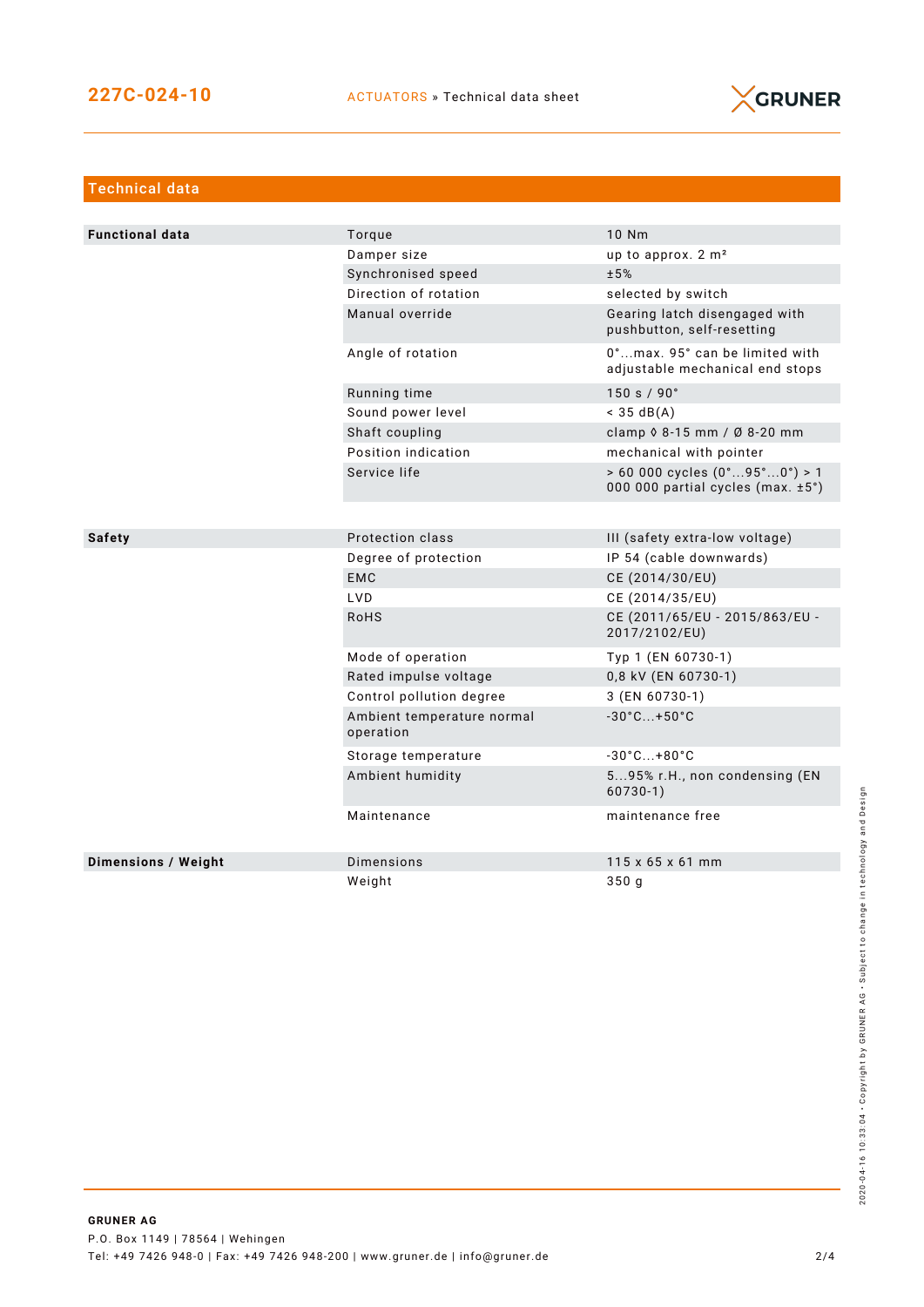

## Functionality / Properties

#### **Operating mode**

Connect power supply to wire 1+2 and a reference signal Y to wire 3 in range of (0)2...10 VDC, actuator drives to its specified position. The actual damper position (0...100%) is a feedback signal U on wire 4 for example to share with other actuators. The actuator is overload-proof, requires no limit switches and automatically stops, when the end stop is reached.

#### **Direct mounting**

Simple direct mounting on the damper shaft with a clamp, protection against rotating with enclosed anti-rotation lock or rather at intended attachment points.

#### **Manual override**

Manual override with selfresetting pushbutton possible (the gear is disengaged as long as the button is pressed).

Connector / Security Note

#### **Mode switch**

Mode switch with five positions at the housing:

2-10 R: rotary direction right 2-10 VDC

0-10 R: rotary direction right 0-10 VDC

Adp: adaption 0-10 L: rotary direction left 0-10 VDC

2-10 R: rotary direction left 2-10 VDC

#### **Adaption drive**

- Actuator power off
- Setting the mechanical end stops
- Actuator power on
- Adaption enable
- Actuator drive to position 0
- Actuator drive to position 1
- Adaption disable, if desired angular range reached or rather if actuator reached endstop
- "Y" refers to the measured angular range



### **Safety remarks**

- Connect via safety isolation transformer!
- The device is not allowed to be used outside the specified field of application, especially in airplanes.
- It may only be installed by suitably trained personnel. Any legal regulations or regulations issued by authorities must be observed during assembly.
- The device may only be opened at the manufacturer´s site.
- The device is not allowed to be disposed of as household refuse. All locally valid regulations and requirements must be observed.
- When calculating the required torque, the specifications supplied by the damper manufacturer´s (crosssection, design, installation site), and the air flow conditions must be observed.